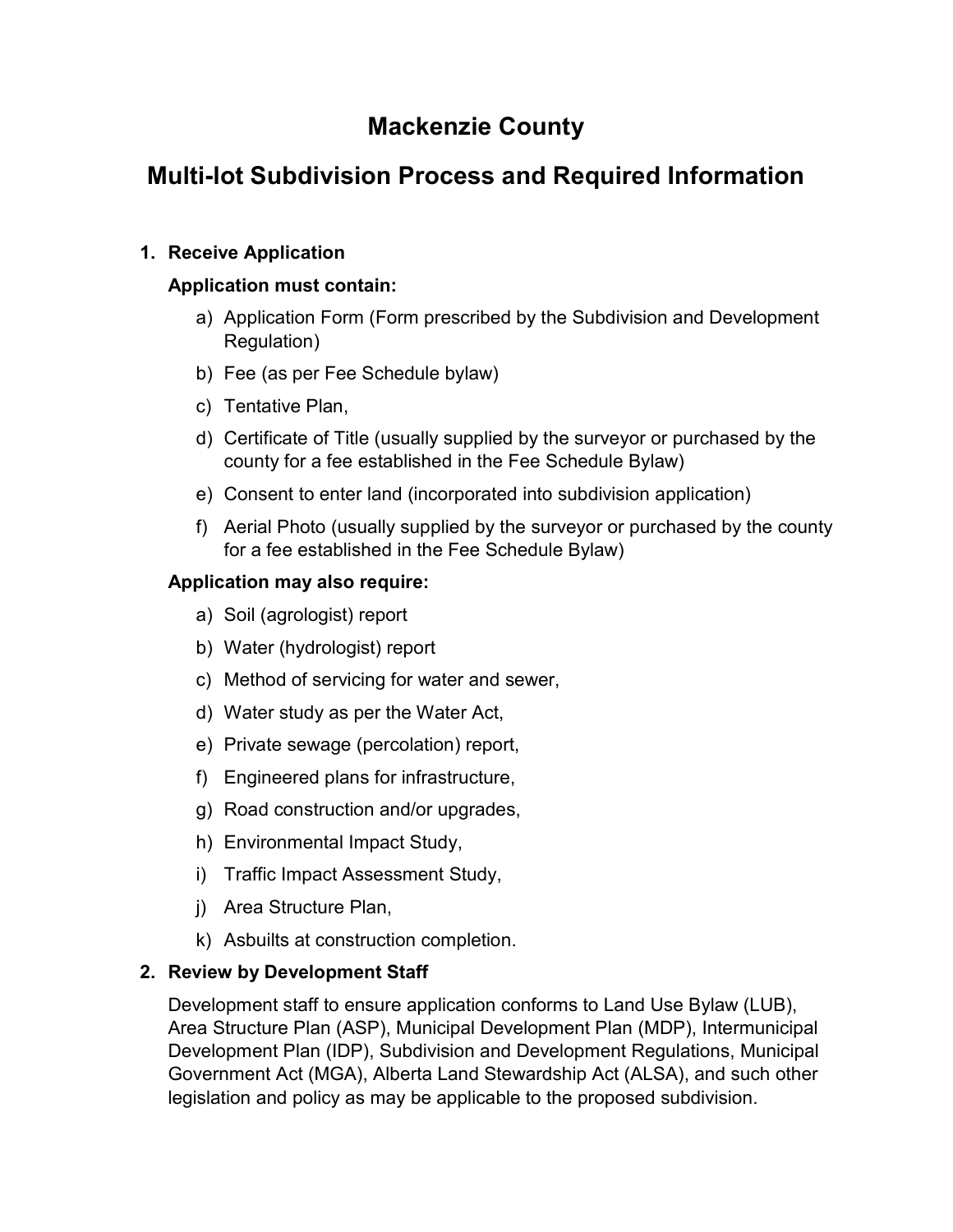### 3. Send Required Notifications and Ask for Comments

Notification letters including a copy of the subdivision application, the aerial photo, and location map are sent to:

- a) Municipal departments,
- b) Adjacent property owners,
- c) Fort Vermilion School Division,
- d) Alberta Environment and Parks (AEP),
- e) Northern Lights Gas Co-op,
- f) ATCO Electric,
- g) TELUS.

Notification may also be sent to:

- h) Adjacent Municipality if subdivision is adjacent or required in the Intermunicipal Development Plan (IDP),
- i) Alberta Transportation (when subdivision is within 1.6 kilometres of the centre line of a Provincial highway),
- j) Alberta Energy and Utilities Board (AUB) if subdivision is within 1.5 kilometers of a sour gas facility,
- k) Other agencies as deemed necessary by the department.

### 4. Decision by Municipal Planning Commission (MPC)

Department staff prepares the application with a recommendation and appropriate conditions for MPC review, MPC has the following options:

- a) APPROVE the application with the recommended conditions,
- b) APPROVE the application with different/additional conditions,
- c) APPROVE the application with amendments,
- d) TABLE the application for more information from the applicant or department staff,
- e) REFUSE the application.

The applicant is sent a letter containing the decision and conditions, signed by the MPC Chair or designate.

The decision must also state the appeal process and which appeal board has jurisdiction (Subdivision and Development Appeal Board (SDAB) or the Land and Property Rights Tribunal).

### 5. Engineered Drawing Submission and Approval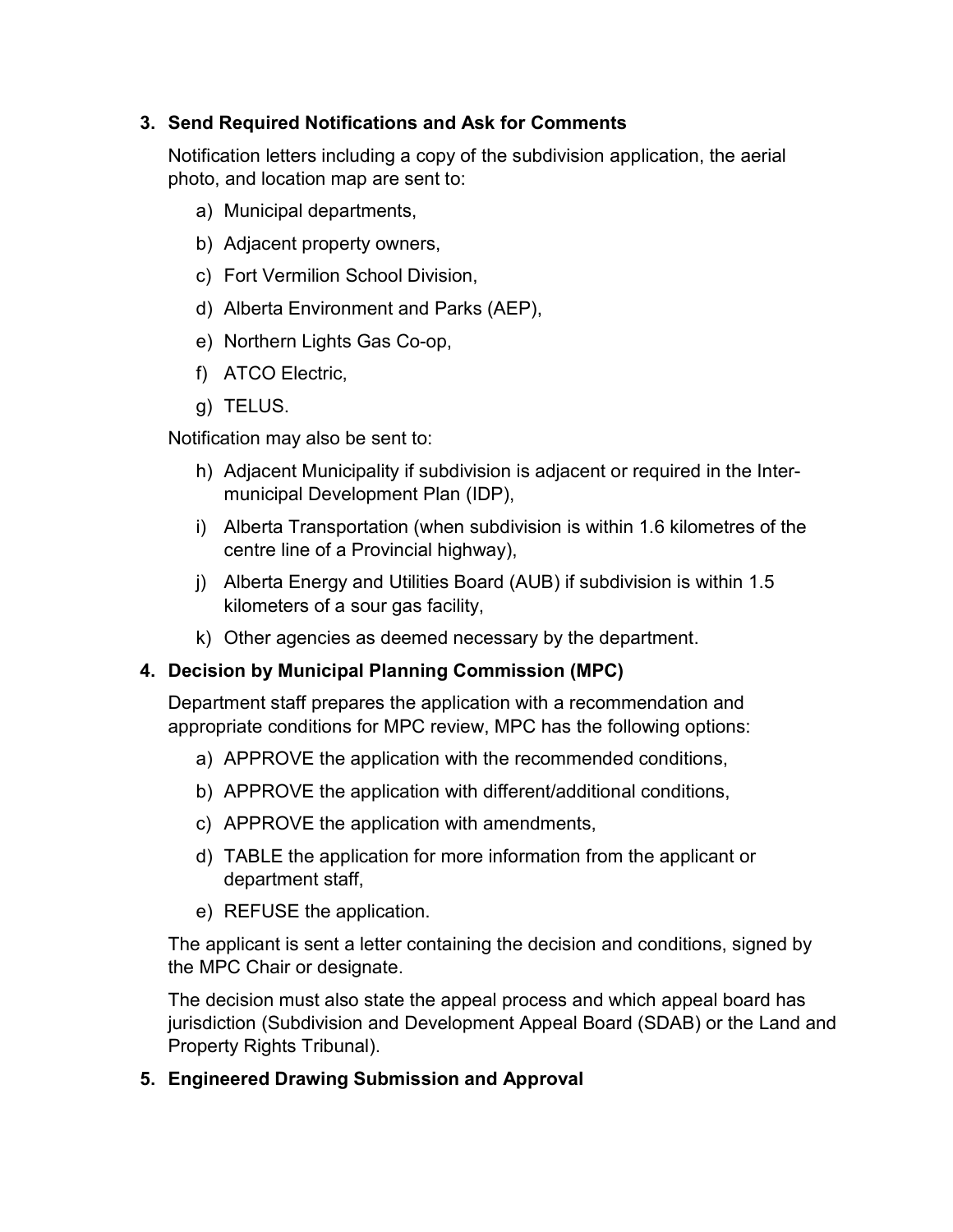At this stage, the applicant is required to have a qualified engineer prepare and submit engineered drawings to Mackenzie County for initial review. Mackenzie County and their Municipal Engineer review the drawings and provide comments. The applicant's Consulting Engineer makes required changes and upgrades until the drawings are given final approval by the County.

#### 6. Development Agreement

The applicant (now referred to as "the developer") is required to enter into a Development Agreement with Mackenzie County which includes all of the conditions stated in the decision letter. Possible conditions of approval may include but are not limited to:

- a) Provision of legal and physical access to all resulting parcels constructed to County standards,
- b) Appropriate utility rights-of-way as required by utility agencies such as those listed in section 3 above,
- c) Relocation or replacement of existing private sewage system to conform to Alberta Private Sewage Systems Standard of Practice 2015,
- d) Payment of any outstanding property taxes,
- e) Payment of applicable fees such as:
	- i. Off-site levies;
	- ii. Water/sewer hookup fees;
	- iii. Lift station levies; and/or
	- iv. Municipal Reserve in the form of 10% of the land being subdivided or money in lieu of land.
- f) Establish and include the amount of security, if required. Security is required on infrastructure to be constructed on a multi-lot subdivision both in the rural and urban areas and is to be calculated at 25% of the estimated construction cost provided by the engineer.

The developer and/or landowner signs two (2) copies of the Development Agreement which are then reviewed and signed by the Chief Administrative Officer. Mackenzie County retains one signed copy and the other is mailed to the developer.

#### 7. Construction

Once the engineered drawings are given final approval, the Development Agreement has been signed and security has been submitted to the County the developer can start construction.

When construction is complete, the developer's engineer formally requests from the County, a Construction Completion Inspection.